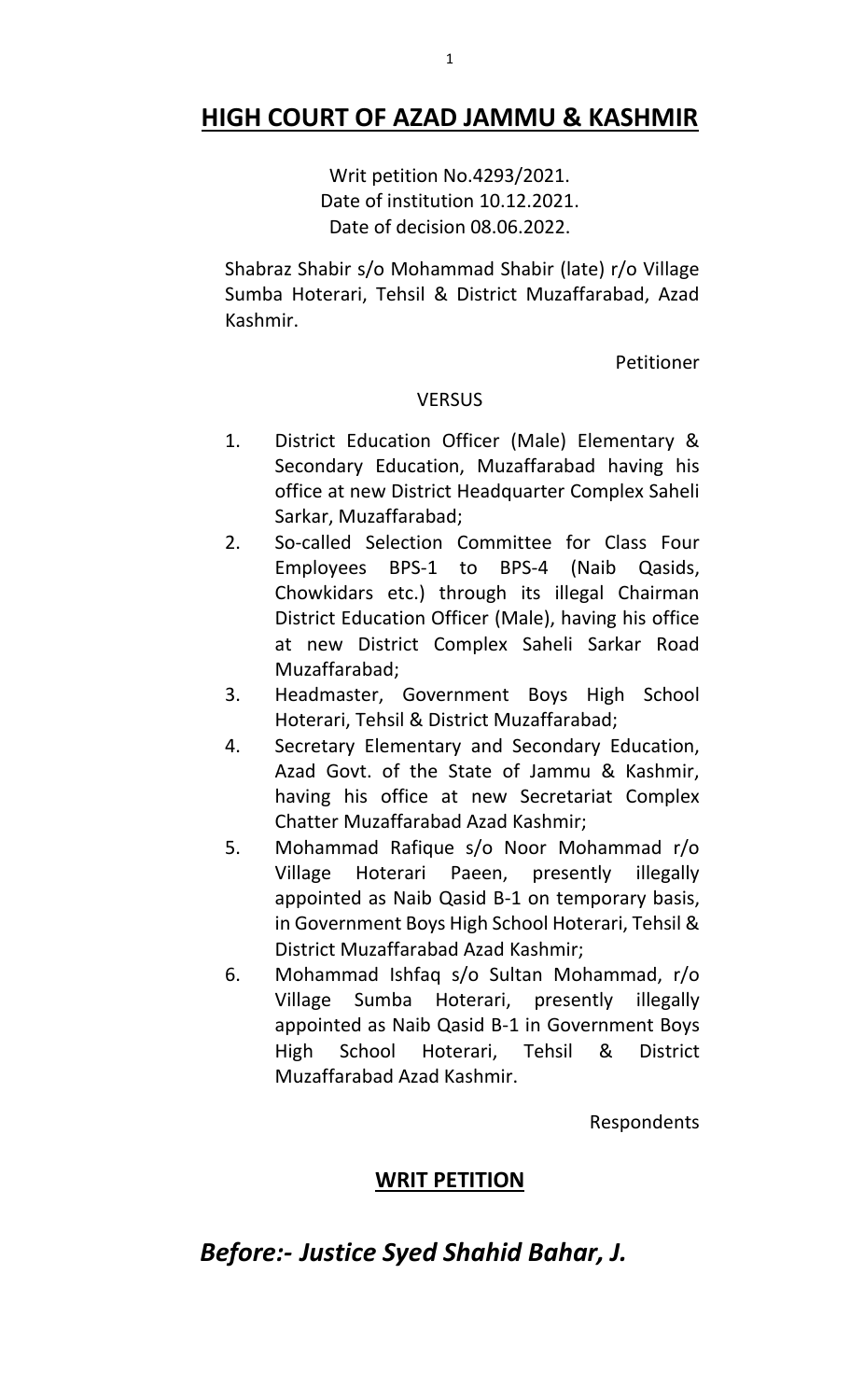#### **PRESENT:**

M. Maqsood Ahmed Sulehria, Advocate for the Petitioner. Ch. Shoukat Aziz, Advocate for Respondents Nos. 5 & 6.

#### **JUDGMENT:**

Through this petition filed under Article 44 of Azad Jammu & Kashmir Interim Constitution 1974, the petitioner sought for cancellation of the impugned order dated 09.11.2021, through which respondents Nos. 5 and 6 have been appointed on the basis of merit list dated 10.09.2020.

#### **I. FACTS IN BREVITY AND ENSUING PROCEEDINGS:-**

Through advertisement dated 14.08.2020 only one post of Naib Qasid B-1 pertaining to Union Council Muzaffarabad was advertised but the appointing authority made two appointments of respondents Nos. 5 and 6, which are allegedly contrary to law and various pronouncements of the Hon'ble Apex Court. As per contents of writ petition, the head of Institution was empowered to advertise the posts of Naib Qasids but DEO Muzaffarabad/higher authority by violating the law advertised the different posts of Union Councils and this Court through judgment dated 09.03.2020, set-aside the impugned notification dated 04.04.2018 to the extent of formation of the Selection Committee. It has further been alleged that as per notification/order dated  $5<sup>th</sup>$  April 2021, (whereby the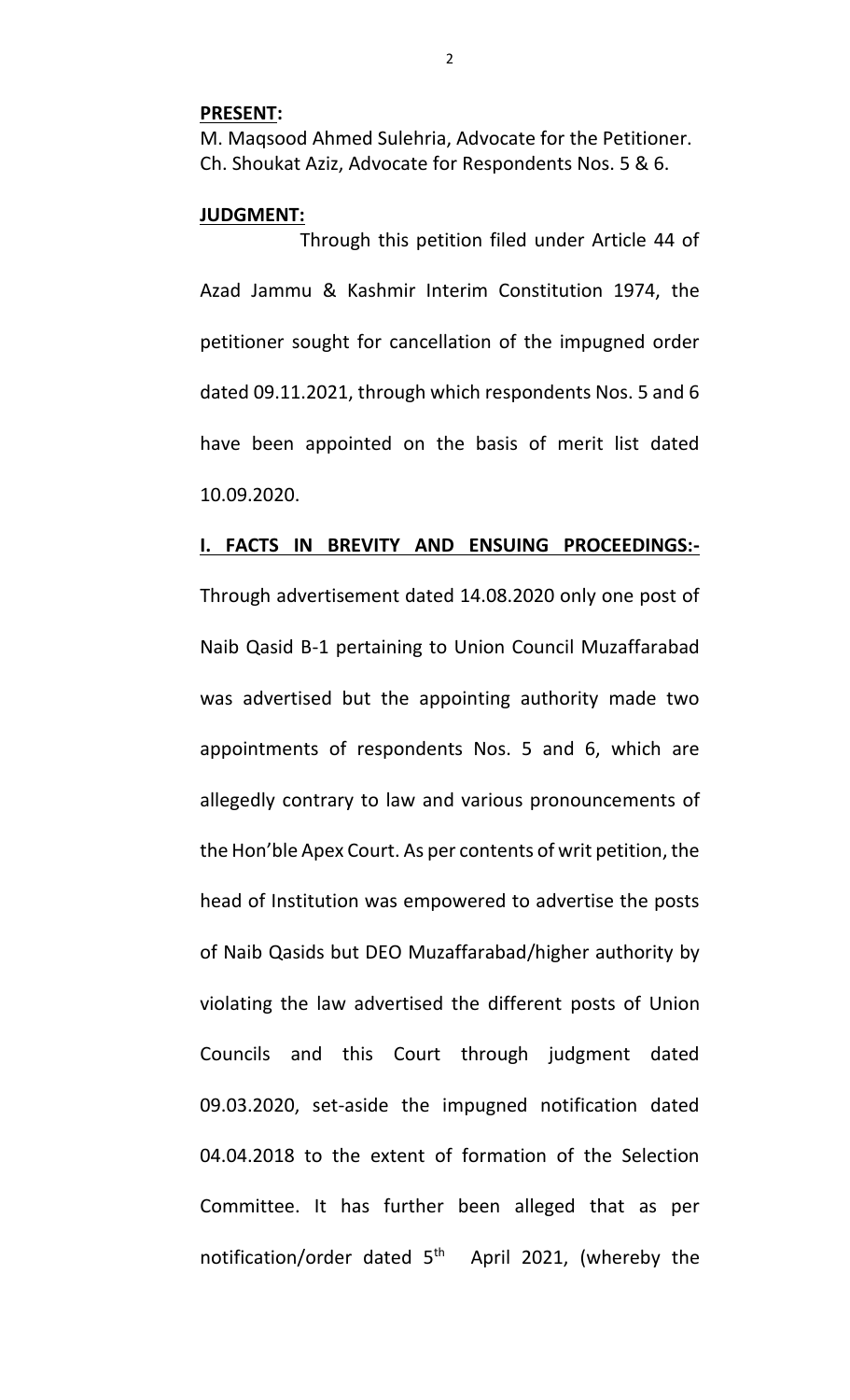appointing authority is the head of Institution) the appointments of all the employees of BPS-1 to 4 should have been made. Lastly, it has been prayed that the appointments of respondents Nos. 5 & 6 being contrary to law may be set-aside.

#### **II. PARAWISE COMMENTS:-**

 The appointments of respondents Nos. 5 & 6 have been challenged by the petitioner Mohammad Naveed Khan in writ petition No.769-A/2021 and this Court on 30.10.2021 while setting aside the claim of petitioner dismissed the writ petition and against the judgment of this Court the petitioner filed PLA before the Hon'ble Apex Court of Azad Jammu & Kashmir which was also dismissed through order dated 20.12.2021. It has further been alleged that neither this Court nor the Hon'ble Supreme Court declared the selection process illegal pertaining to appointments of respondents Nos. 5 & 6 as the permanent orders of the aforesaid respondents have been issued after dismissal of the writ petition before this Court as well as after dismissal of petition for leave to appeal from the Hon'ble Supreme Court. It has further been alleged that the appointments of the supra respondents have purely been made by the relevant authority i.e. Headmaster Govt. Boys High School Hoterari Muzaffarabad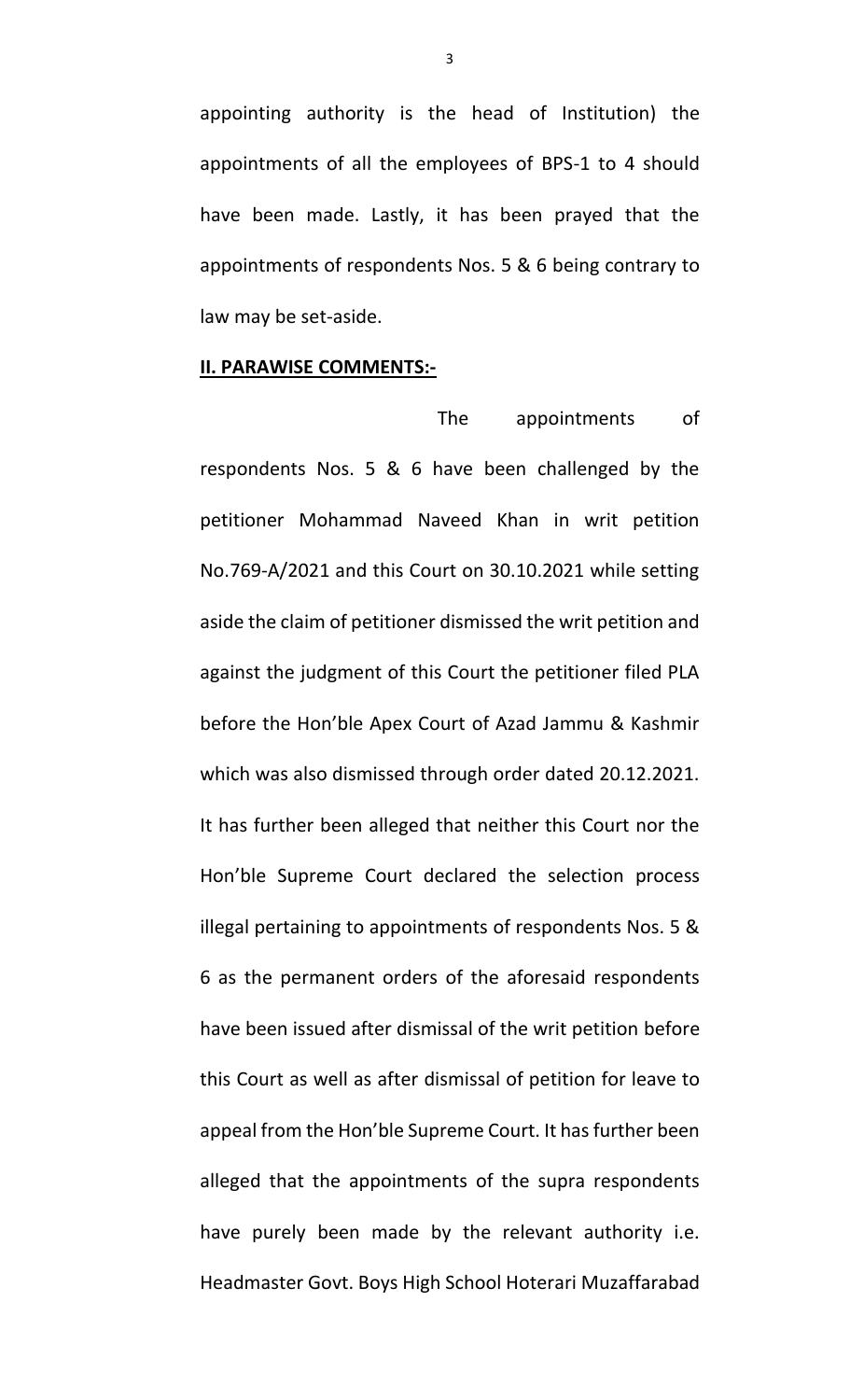and as per condition No.8 of the advertisement, it has clearly been mentioned that the number of posts can be increased or decreased, therefore, due to availability of the post of Naib Qasid, the candidate falling at serial No.2 of the merit list was appointed and regarding the upper age limit, it has been stated that as per notification issued by Service and General Administration Department Govt. of Azad Jammu & Kashmir, from 01.08.2019 to 31.07.2021, the upper age for the appointment has been determined as 40 years and the advertisement has been issued/published as per supra notification and finally requested for dismissal of the writ petition with costs.

**The learned counsel for the parties argued the case according to their respective pleadings.** 

#### **III. COURT'S DETERMINATION:-**

 The claim of the petitioner is that the appointment orders of respondents Nos. 5 & 6 have been issued against the law on the ground that one post was advertised but two appointments were made and the Head of the Institution was the authority to advertise the posts and fill in the same. To resolve the supra controversy, I would like to reproduce the orders of both the respondents which have been challenged by the petitioner through the instant petition:-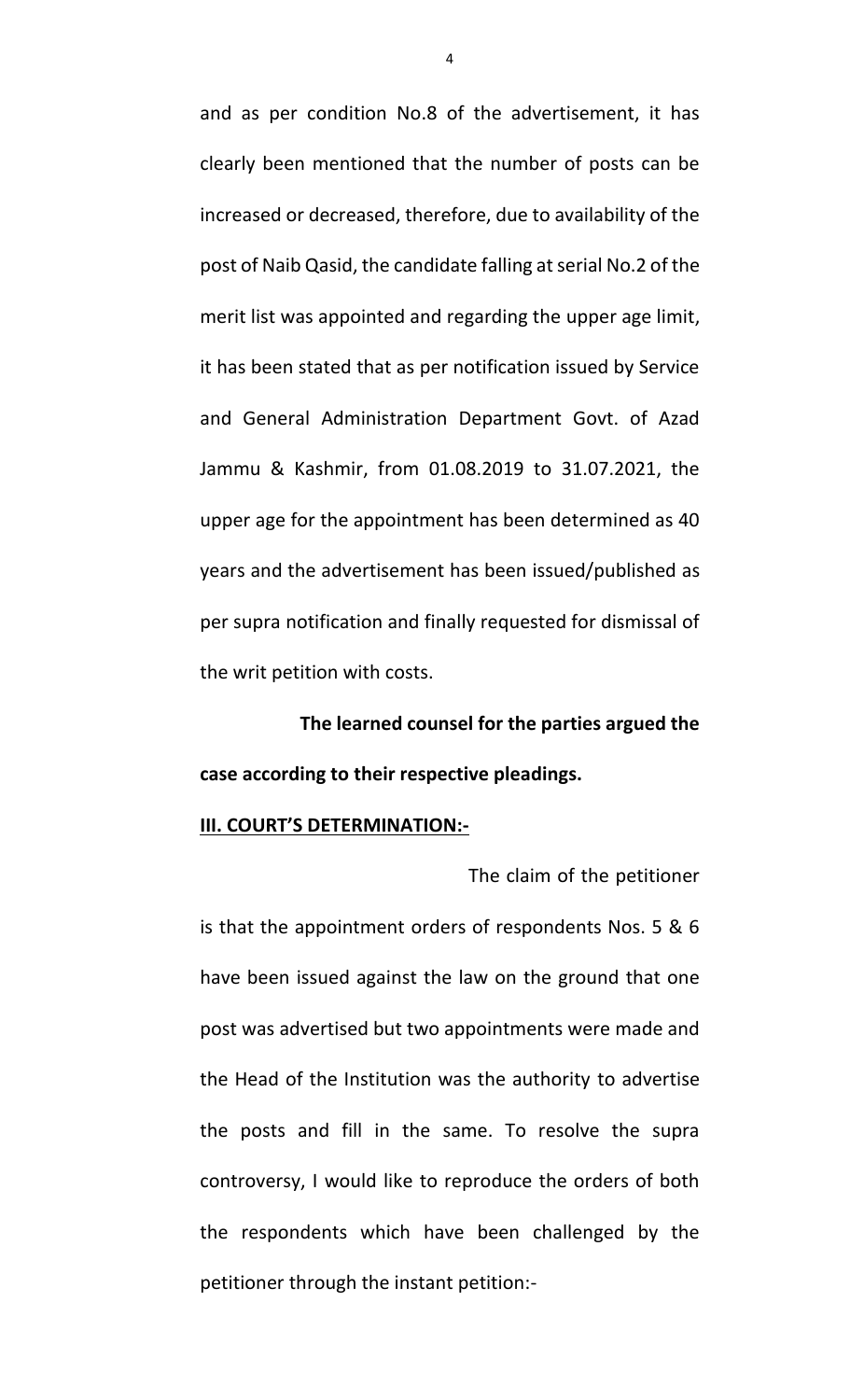ازدفتر صدر معلم بوائز ہائی سکول ہوتریڑی مظفرآباد

تھم۔ ۔<br>حسب سفارش سلیکشن تمیٹی مسٹرمحمدر فیق ولدنورمحم*ر سا*کنہ ہوتریڑی موز وںامید دار کی تقرری بطور نائب قاصد درسکیل نی ۔1 (بعدازاخراج رٹ پٹیشن بعنوانی محم**رنو پ**رخان بنام سکرٹری تعلیم سکولز وغیرہ <sub>2</sub>6 رو 30.10.2021 بوائز ہائی سکول ہوتر پڑی بخلاف خالی اسامی نا ئب قاصدعمل میں لائی جاتی ہے۔نوتقررشدہ اہلکارتاریخ حاضری ادارہ سےسکیل پی 1 میں تنخواہ معہ مردجہ الا دُنسز حاصل کرنے کاحقدار ہوگا۔ نیزتقرری عرصہ دوسال کے لیے 7 زما<sup>ئی</sup>ش ہوگی۔

صدرمعلم گورنمنٹ بوائز ہائی سکول ہوتر پڑی مظفرآ باد

نېبر/ 184-87 / 2021 مورنپه 2021.1.2021

تھم۔

ازدفتر صدر معلم بوائز ہائی سکول ہوتر یڑی مظفرآ باد

حسب سفارش سل<del>یکش</del> تمینی مسٹرمحم**راشفاق دلد سلطان محم**ر ساکنہ ہوتریڑ می موزوں امیدوار کی تقرری بطور نائب قاصد درسکیل نی ۔1 ( بعداز اخراج رٹ پٹیشن بعنوانی محمدنو پدخان بنام سکرٹری تعلیم سکولز وغیرہ محررہ 20210.2011 ) بوائز ہائی سکول ہوتریڑی بخلاف خالیا اسامی نائب قاصدممل میں لائی جاتی ہے۔نوتقررشدہ ابلکارتاریخ حاضری ادارہ سےسکیل بی 1 میں تنخواہ معہ م وحدالا دُنسز حاصل کرنے کا حقدار ہوگا۔ نیزتقرری عرصہ دوسال کے لیےآز مائشی ہوگی۔

صدرمعلم گورنمنٹ بوائز ہائی سکول ہوتر پڑی مظفرآ باد

نېبر/ 188-91 / 2021 مورنيه 2021.1.2031

IV. A perusal of the above orders clearly shows that the same have been issued by the Headmaster Govt. Boys High School Hoterari Muzaffarabad against the vacant posts in light of recommendations of the respective Selection Committee after dismissal of the writ petition filed by one "Mohammad Naveed Khan through which impugned advertisement dated 14.08.2020 as well as orders of private respondents dated 26.10.2019 and 01.07.2020, were challenged. I have also gone through the judgment of this Court dated 30.10.2021, whereby, the petitioner challenged the aforesaid advertisement and orders of private respondents stating therein that the private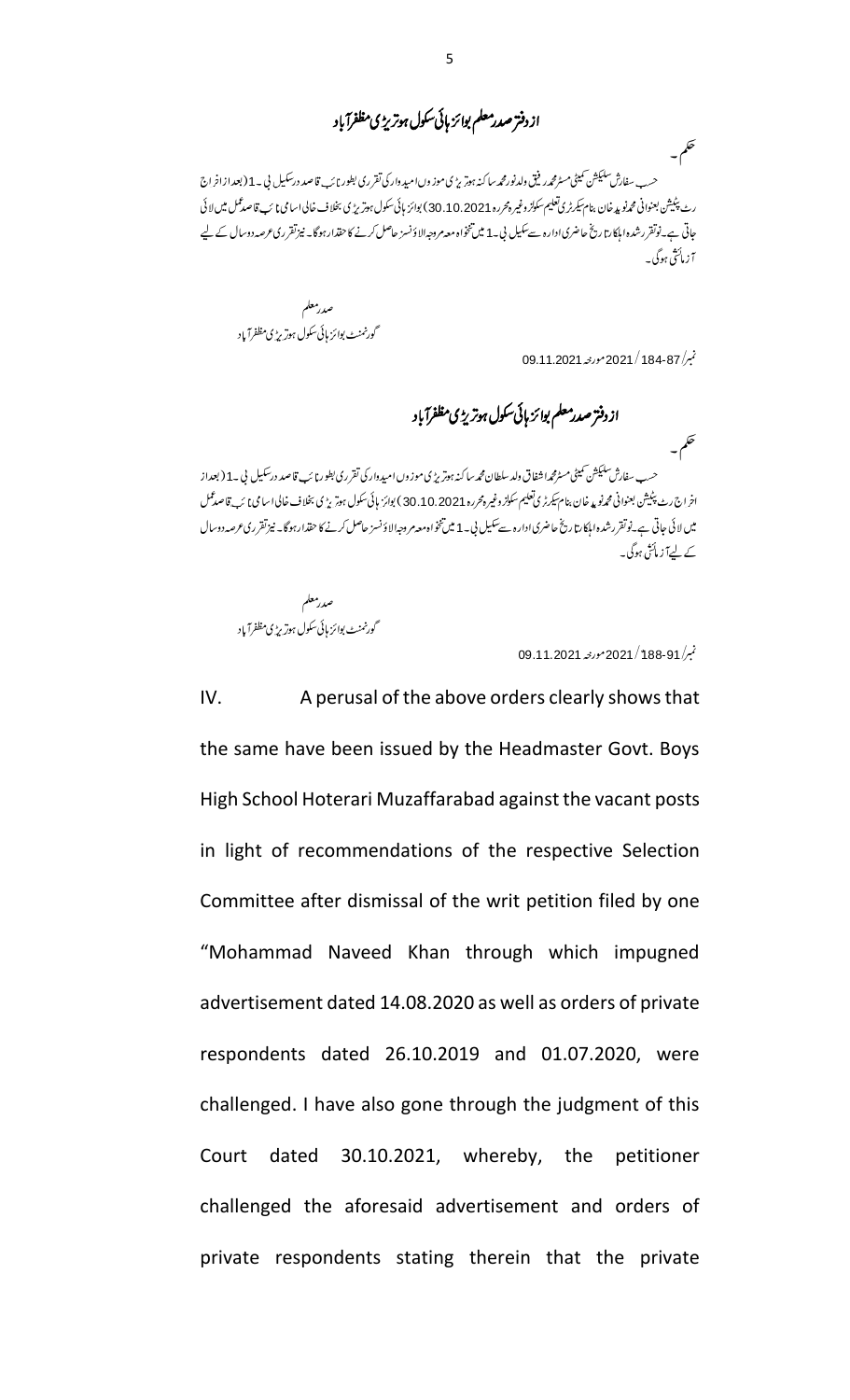respondents, herein, have been appointed illegally without advertisement and without recommendations of the Selection Committee but a glance perusal of the record shows that after advertisement of the post of Naib Qasid in Union Council Muzaffarabad; Constituency No.2, the petitioner Mohammad Naveed participated in the selection process and was placed at serial No.10 of the merit list, so, when he could not attain the merit position, he with malafide aspiration filed a writ petition on 02.03.2021, by challenging the merit list as well as appointment orders of private respondents and this Court on 30.10.2021, dismissed the writ petition with the observation that the doctrine of acquiescence and estoppel are fully applied against the petitioner, therein. Against the judgment of this Court the petitioner, Mohammad Naveed Khan filed PLA and the Hon'ble Supreme Court of Azad Jammu & Kashmir dismissed the appeal on the ground that private respondents have been appointed permanently on the recommendations of the respective Selection Committee, so, the appeal has become infructuous.

V. It is worthwhile to mention here that when the petitioner could not succeed to prove his version regarding illegal appointments of the private respondents before this Court and in PLA before the Hon'ble Supreme Court of Azad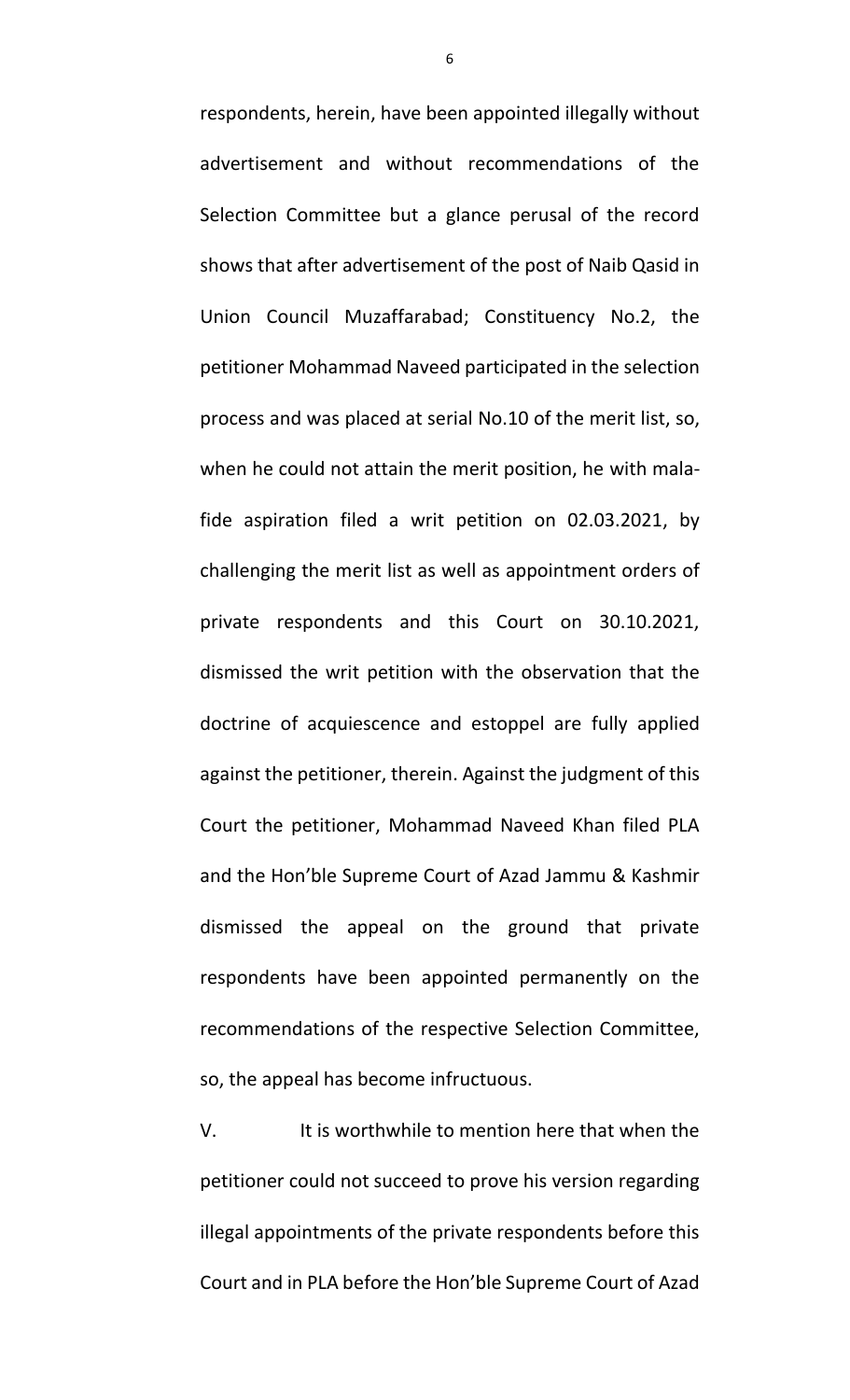Jammu & Kashmir, then with mala-fide intention the present petitioner, Shabraz Shabir was compelled to challenge the lawful orders of the private respondents, which have been issued by the authority i.e. Headmaster Govt. Boys High School Hoterari Muzaffarabad after adopting due course of law, i.e. after advertisement and executing test and interview by the respective Selection Committee. In my considered view, the orders of private respondents have been issued by the authority after dismissal of the writ petition as well as well as after dismissal of petition for leave to appeal by the Hon'ble Supreme Court of Azad Jammu & Kashmir, therefore, 2nd round of litigation ex-facie seems proxy litigation. Furthermore, after advertisement of the post, the appointing authority through even dated order 09.11.2021, made appointments of the suitable candidates against the vacant posts after dismissal of the writ petition. So, in my considered view, both the private respondents have attained the merit position after obtaining 21 and 20 marks out of 30, have been appointed in accordance with law. The number of posts as per advertisement dated can be increased or decreased and the validity of the merit list is 180 days. The candidates falling in the waiting merit list can be appointed within the time frame of the validity of the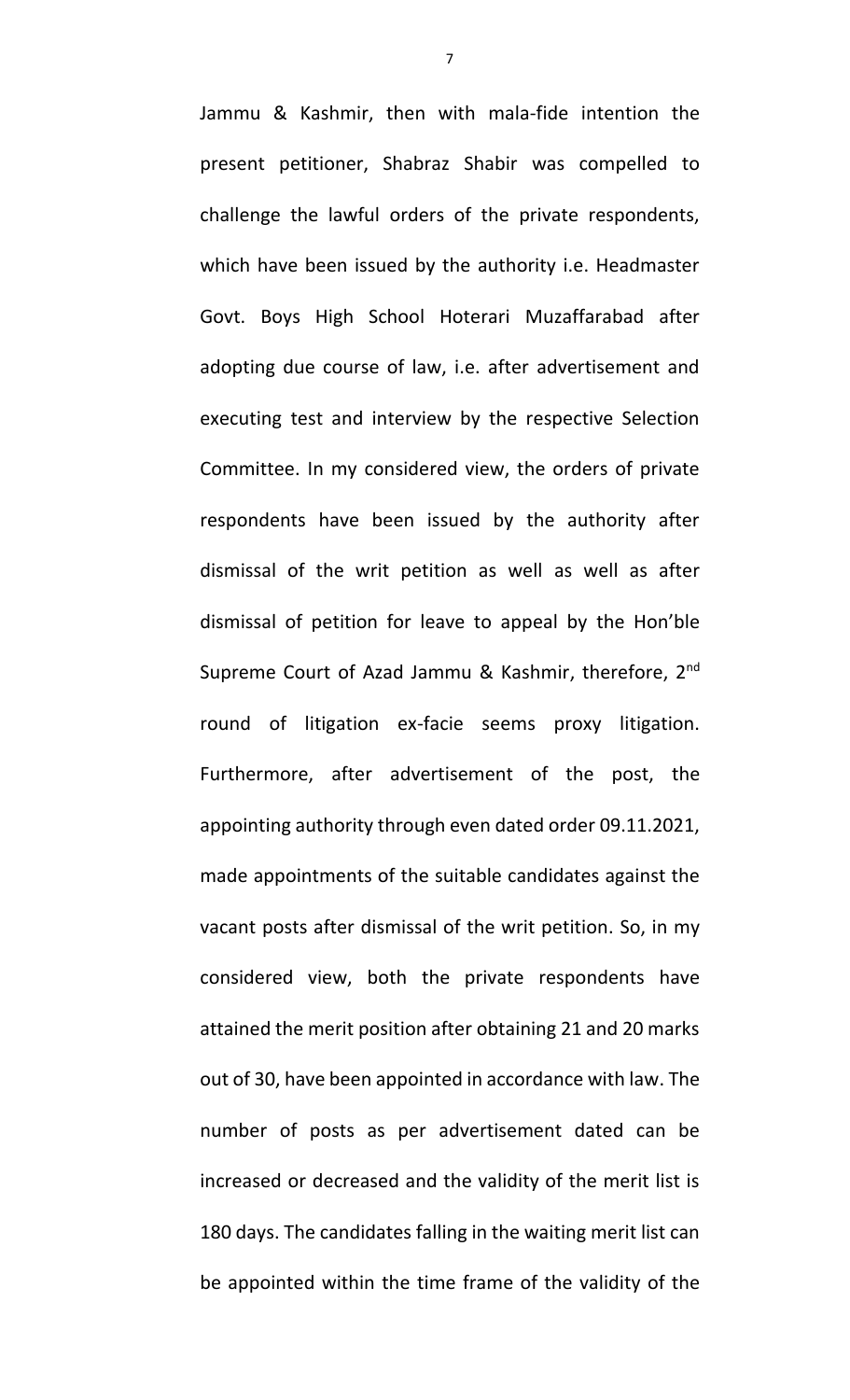merit list i.e. within 180 days. It is germane to mention that vide order dated  $5<sup>th</sup>$  of April 2021, (listed with the writ petition) fresh Selection Committee quo appointment against the such like posts has been constituted, appointment orders purportedly have been issued by the competent authority by exhibiting recommendations of the Committee. Moreover, it is also noteworthy to mention that Delegation of Powers simultaneously can exercise the powers conferred to delegation.

VI. Head of the Institution/Headmaster is competent authority to issue such like orders as per conditions incorporated in advertisement, it has been inserted that number of posts could be enhanced, thus, after availability of other post the second appointment was made, while the petitioner has not challenged this condition.

VII. So, when the proper course in the appointments of the private respondents has been adopted i.e. advertisement, test interview, and respective Selection Committee which declared them as successful candidates, thereafter, the appointment orders have been issued by the competent authority then how can it be said that no proper procedure has been adopted while issuing the aforesaid orders, in my considered view this is the clear-cut flagrant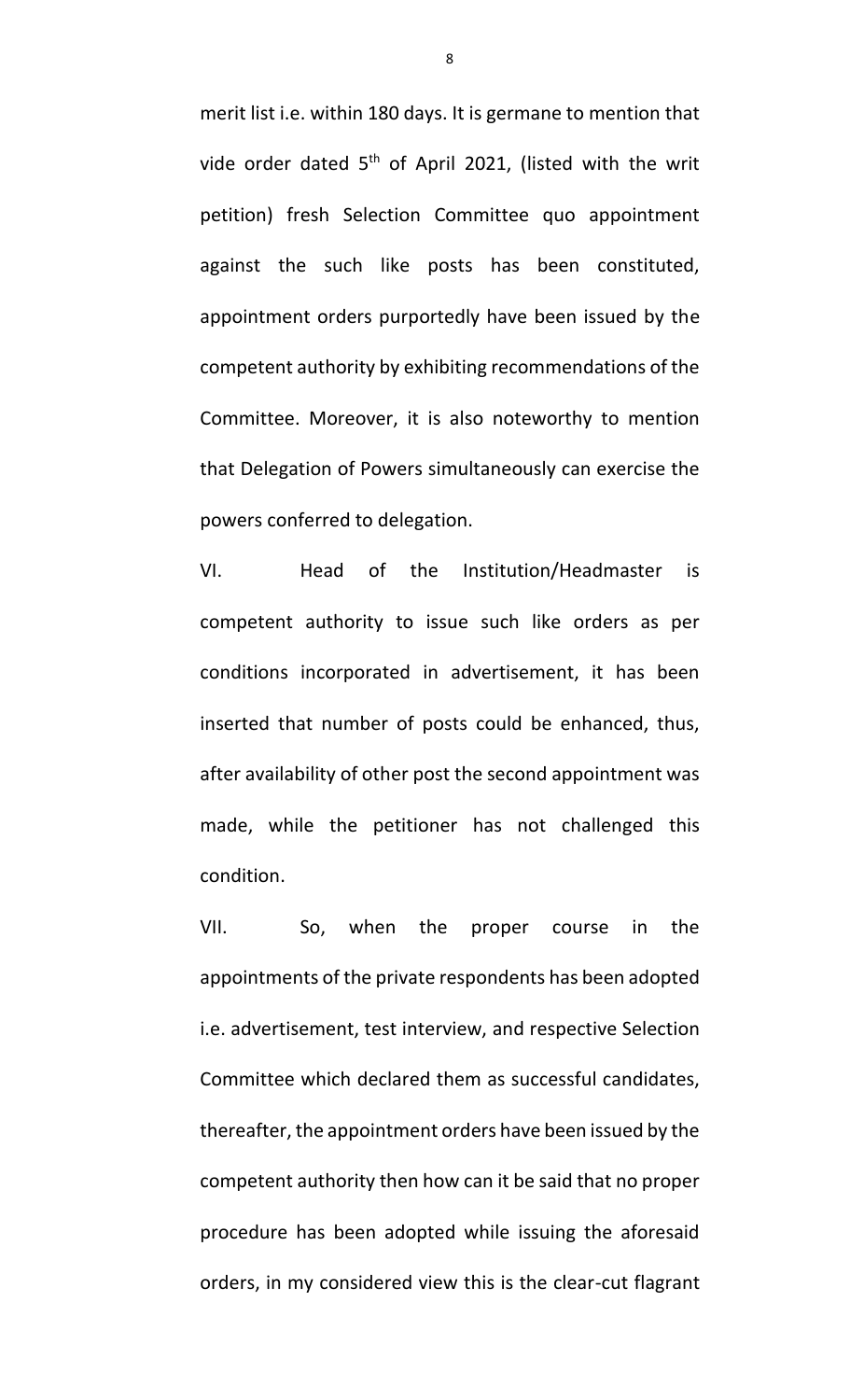and blatant mala-fide on part of the petitioner to challenge the lawful orders of private respondents which have been issued after dismissal of writ petition as well as after dismissal of petition for leave to appeal by the Hon'ble Supreme Court of Azad Jammu & Kashmir. In my opinion, the petitioner has failed to prove his case regarding illegal appointments of private respondents. Once the matter pertaining to appointments of the private respondents, herein, has been resolved up to the Hon'ble Supreme Court, then filing of the fresh petition on the same cause of action and same grounds is not warranted by law as the supra respondents are being lugging/dragging in the unnecessary litigation since 2021, so, if such vexatious and exasperating litigations are not halted or discouraged then the legally appointed persons will not only be agonized with anguish and torment but it will also cause a massive financial loss to them, therefore, it is the command and demand of the law to stay the hands of all those persons who cause awkwardness and embarrassment for the lawfully appointed candidates. Remedy of writ is not akin to civil suit, it is an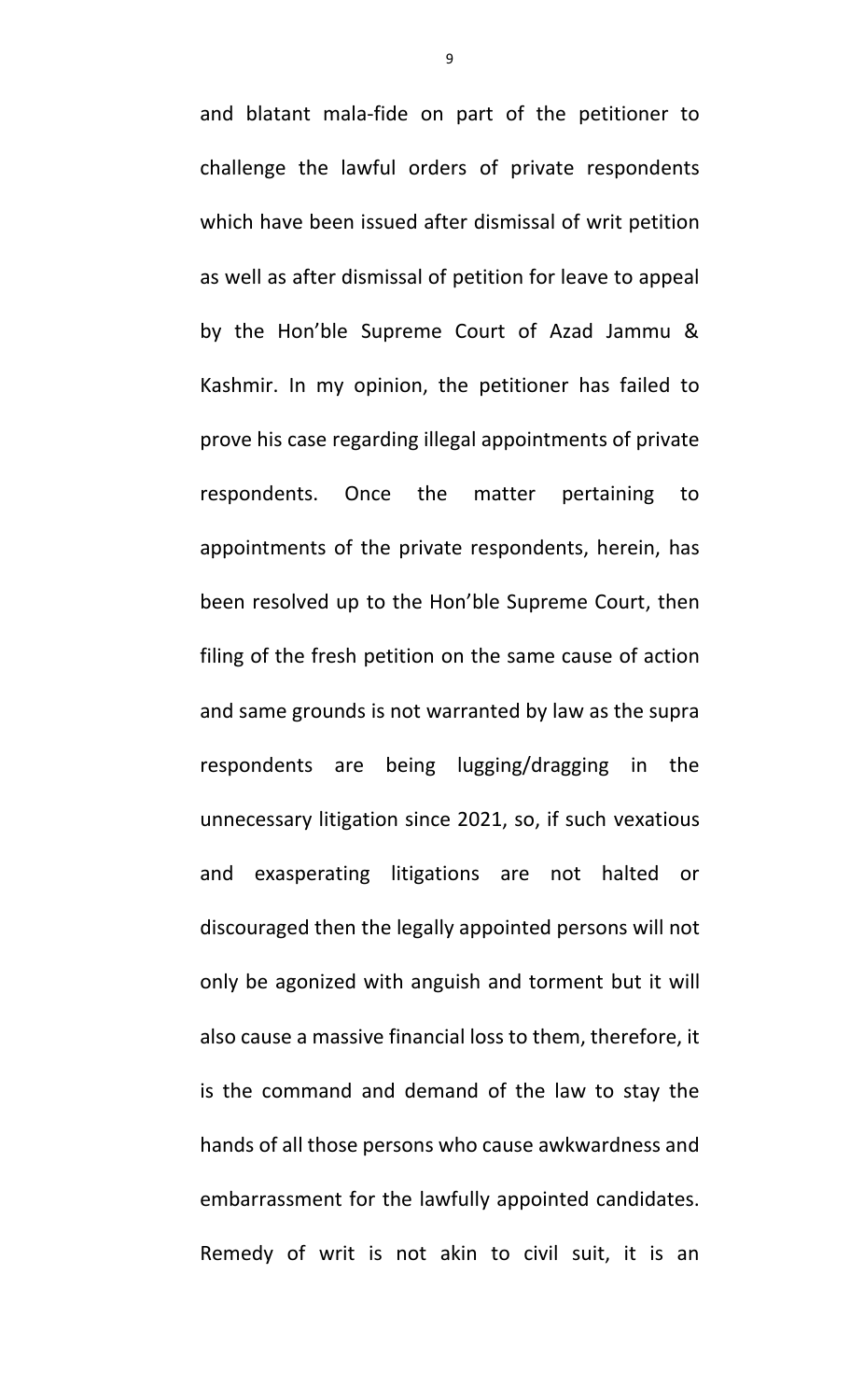extraordinary constitutional remedy provided to an aggrieved person in extraordinary circumstances, where, no alternate or adequate remedy is provided under law, that too he/she has to come forwarded purely with clean hands and in attire of bona-fide. A mare stale and bald claims are not entertainable in extraordinary writ jurisdiction, conduct of the petitioner is always to be filtered through lens of bona-fide. Beneficiaries of the orders passed by the departmental authorities could not be penalized for loopholes, inaction or procedural irregularity of the authorities.

VIII. As adumbrated, the petitioner has not approached this Court with clean hands. Relief in extraordinary jurisdiction is equitable in nature and equity demands that one who asks for equity must come with clean hands, meaning thereby that a person who chooses to come forward and invokes extraordinary jurisdiction of this Court must prove at the outset that he is the bona-fide claimant. In fact, remedy of writ is two edged weapon in the hands of the petitioner as it can cut both ways.